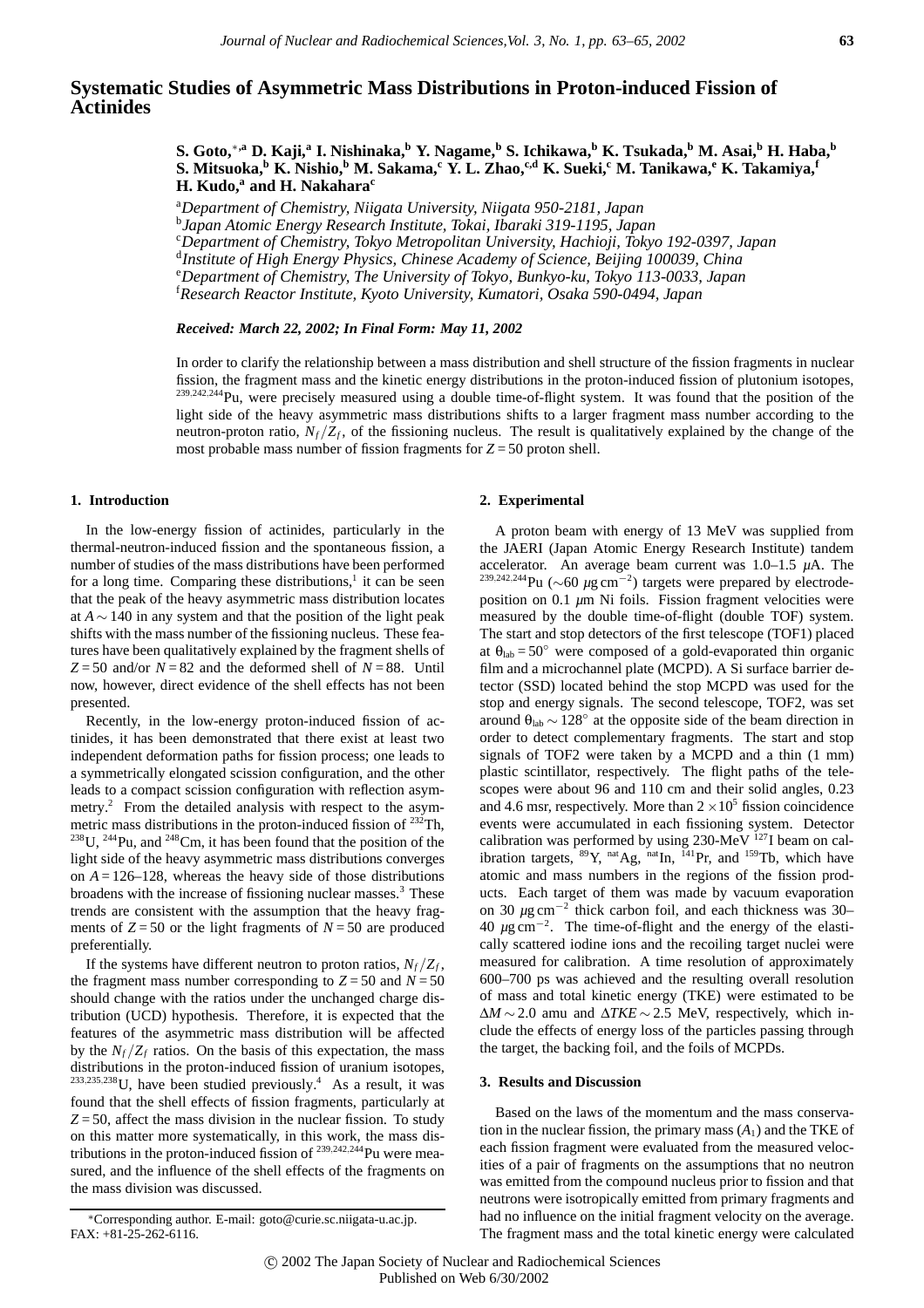

**Figure 1.** Fragment mass distributions in the 13-MeV proton-induced fissions of 239Pu (dashed line), 242Pu (dot-dashed line), and 244Pu (solid line).



**Figure 2.** Decomposed heavy asymmetric mass distributions for the 13-MeV proton-induced fissions of <sup>239</sup>Pu (dashed line), <sup>242</sup>Pu (dotdashed line), and 244Pu (solid line).

by the following equations:

$$
A_1 = A_f \, \frac{1}{1 + \nu_{1, \text{cm}} / \nu_{2, \text{cm}}},\tag{1}
$$

and

$$
TKE = \frac{1}{2} A_f v_{1,\text{cm}} v_{2,\text{cm}} , \qquad (2)
$$

where  $v_{1,cm}$  and  $v_{2,cm}$  are the velocities in the center-of-mass system for the complementary fragments *A*<sup>1</sup> and *A*2, respectively, and  $A_f$  is the mass of the fissioning nucleus with a relation of  $A_f = A_1 + A_2.$ 

The obtained mass distributions are demonstrated in Figure 1. A general feature of the mass distribution in asymmetric fission, as the mention above, is that the position of the light peak changes with the mass number of fissioning nucleus, whereas that of the heavy peak remains approximately constant. However, a detailed examination for the present fissioning systems shows that the heavy peak slightly shifts to the heavy mass side



Neutron-to-Proton ratio of Fissioning Nucleus

**Figure 3.** Correlation between  $N_f/Z_f$  of the fissioning nucleus and the mass number at the "one-fifth" yield of the peak for the heavy asymmetric mass distribution. Closed symbols represent the position of the light side, and open symbols the heavy side. Expectation from the UCD hypothesis for  $Z = 50$  (dashed line) and  $N = 82$  (dotted line) is also shown.



**Figure 4.** Correlation between the mass of fissioning nucleus and the mass number at the "one-fifth" yield of the peak for the heavy asymmetric mass distribution. Closed symbols represent the position of the light side, and open symbols the heavy side. Expectation from the UCD hypothesis for the complementally light fragment of  $N = 50$  (dashed line) is also shown.

with the increase of the mass number of fissioning nucleus. To examine the features of the asymmetric mass division more precisely, it is necessary to subtract the component corresponding to symmetric mass division from the total mass distribution, although the contribution from the symmetric fission is not expected to be large in the the present systems as seen in the figure. The two component analysis in the TKE distribution for each fragment mass was done according to Reference 4.

Figure 2 shows the heavy asymmetric mass distributions which resulted from the two component analysis. It was found that the position of the light side of the heavy peak shifts to the heavy mass side with increasing  $A_f$ , the same as the results in the system of uranium isotopes. To discuss this trend quantitatively, the mass number at the "one-fifth" yield of the peak for both sides of the heavy peak was plotted against  $N_f/Z_f$  and  $A_f$ of the fissioning nucleus for all systems including the system